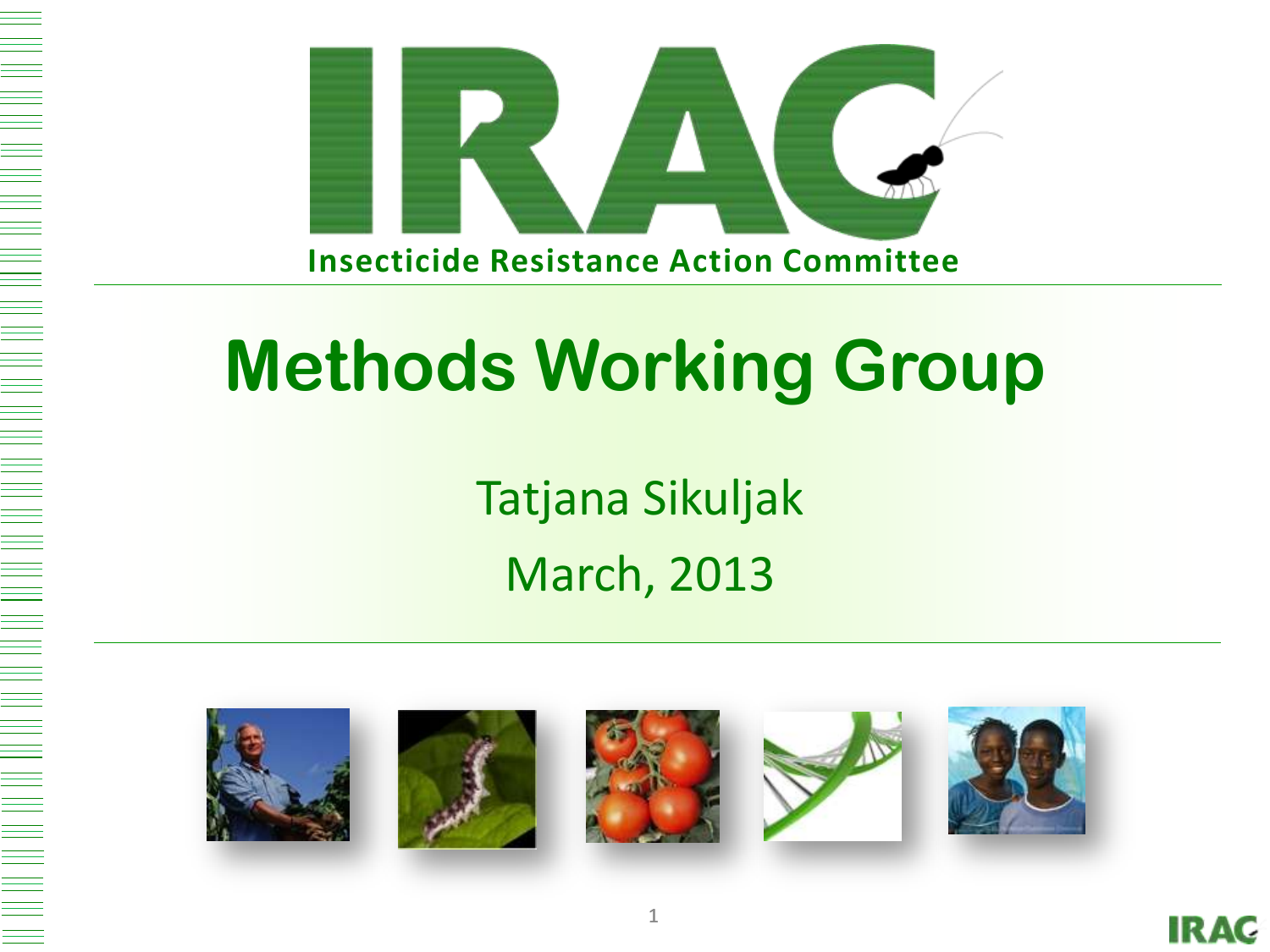### **Methods WG Members**

- □ Tatjana Sikuljak, BASF (Interim Chair)
- **Harald Koehler, Bayer Crop Science (Vice Chair)**
- Magali Gravouil, DuPont
- **Lixin Mao, BASF**

- **Q** Frank Wessels, Dow AgroSciences
- □ ?, Syngenta (Russell Slater, interim member)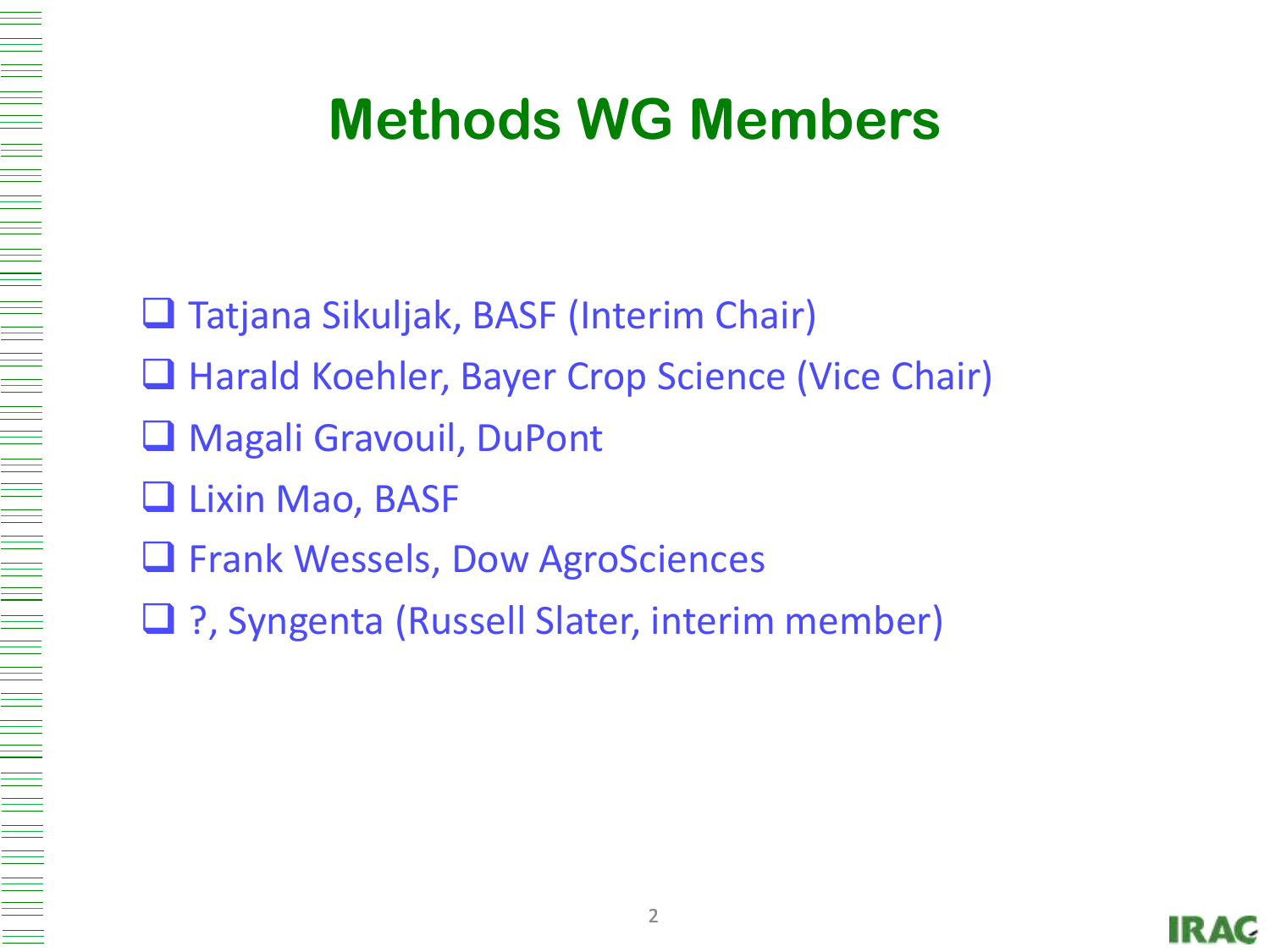## **Team Goals**

#### • Team Goals:

- Develop a single point of contact for researchers to gain information on how to conduct insecticide resistance bioassays.
- To provide IRAC approved methods in order to steer researchers to use these validated methods, so that data generated by independent researchers can be compared directly.

#### What are we doing to meet these goals:

- Constant update of a searchable database for finding both IRAC approved methods and those which are used by researchers but have not been approved by IRAC.
- Increasing diversity and rate of validation of IRAC approved methods, including public health pests.
- Aid in better understanding of confirmed methods by providing additional visual tools e.g. methods videos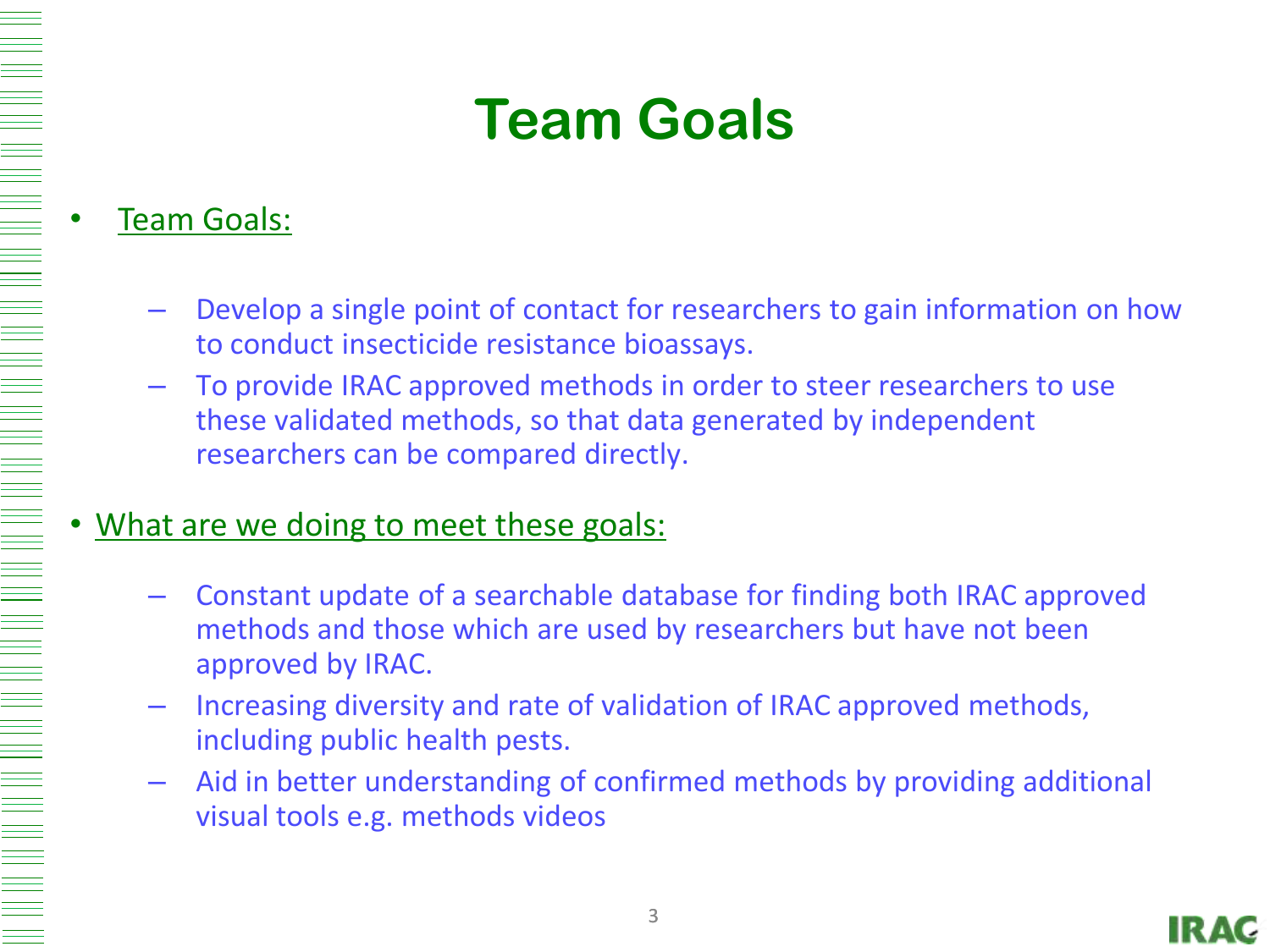### **eMethods Status**

#### • Number of approved methods: 29 (26 in 2012)

- Latest methods confirmed:
	- Pollen beetle (indoxacarb)
	- 2 stinkbug methods (topical and leaf dip bioassay)

#### • Current methods activities:

- Colorado potato beetle drafted and currently being reviewed
- Diamides:

- Rice stemborer, rice leaffolder drafted, currently being reviewed
- Whitefly drafter and reviewed. Will be finalized soon.
- Liriomyza drafted
- Bedbugs (deltamethrin) to be confirmed by Syngenta

#### 158 posted references cover:

- Broad range of crop pests (aphids, thrips, cutworms, stinkbugs, leafminers, scales, mealybugs, weevils, flea beetles, wireworms and planthoppers), also
- A number of public health pests (house fly and mosquitoes)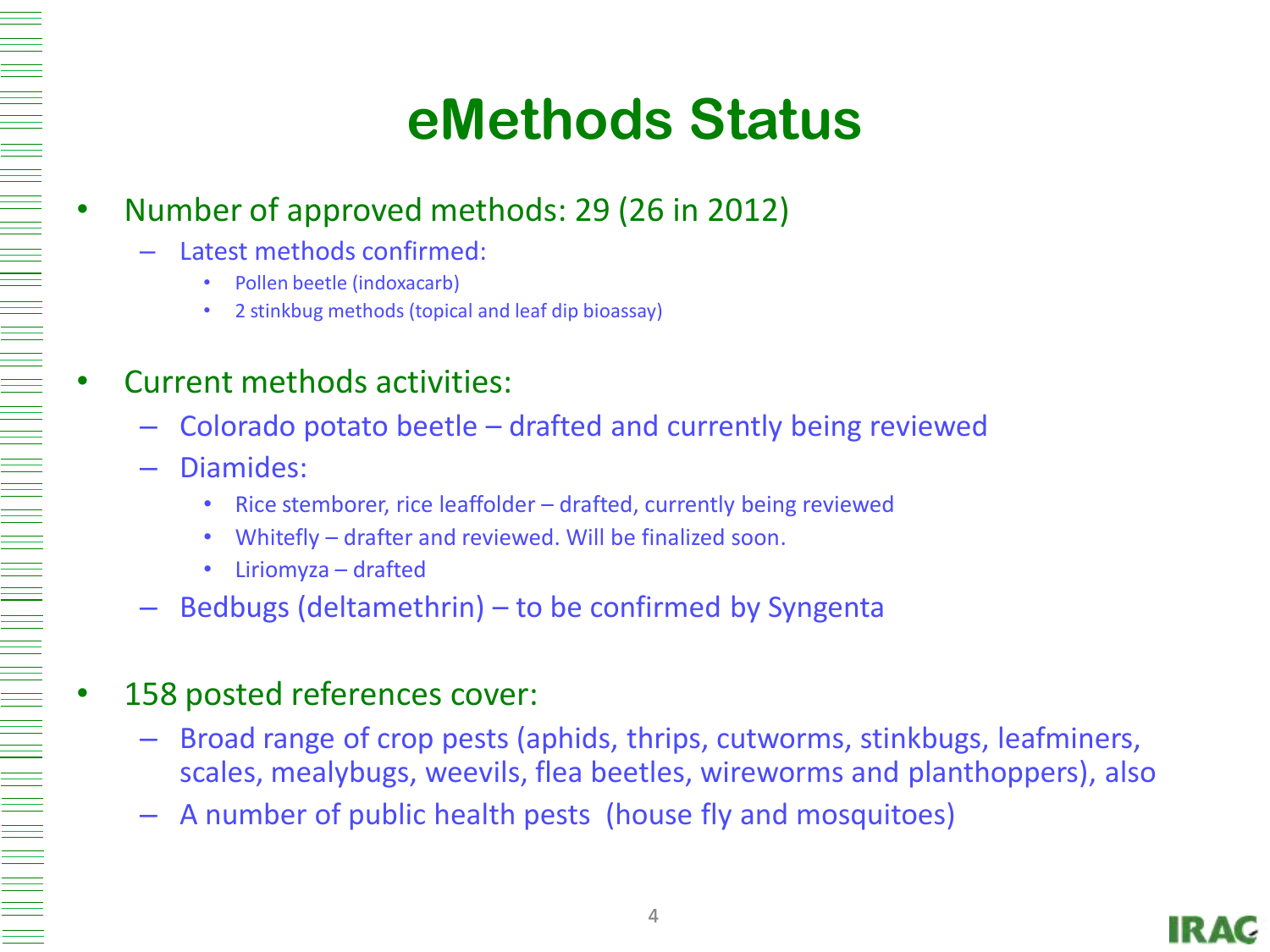### **eVideo Status**

### • Methods video completed in 2012:

– *Nilaparvata lugens* (suitable for all MOAs)

#### • Additional video facts:



Aphids - Test Method No. 019 From: December 2011 Viewings = 543



Tuta absoluta - Test Method No. 022 From: December 2011 Viewings = 718



Rice Planthoppers - Test Method No. 005 From: November 2012 Viewings = 95

- Method videos suggested to 2013:
	- *Meligethes sp*. (filming in preparation)
	- *Tetranychus sp*. or *Panonychus sp*.